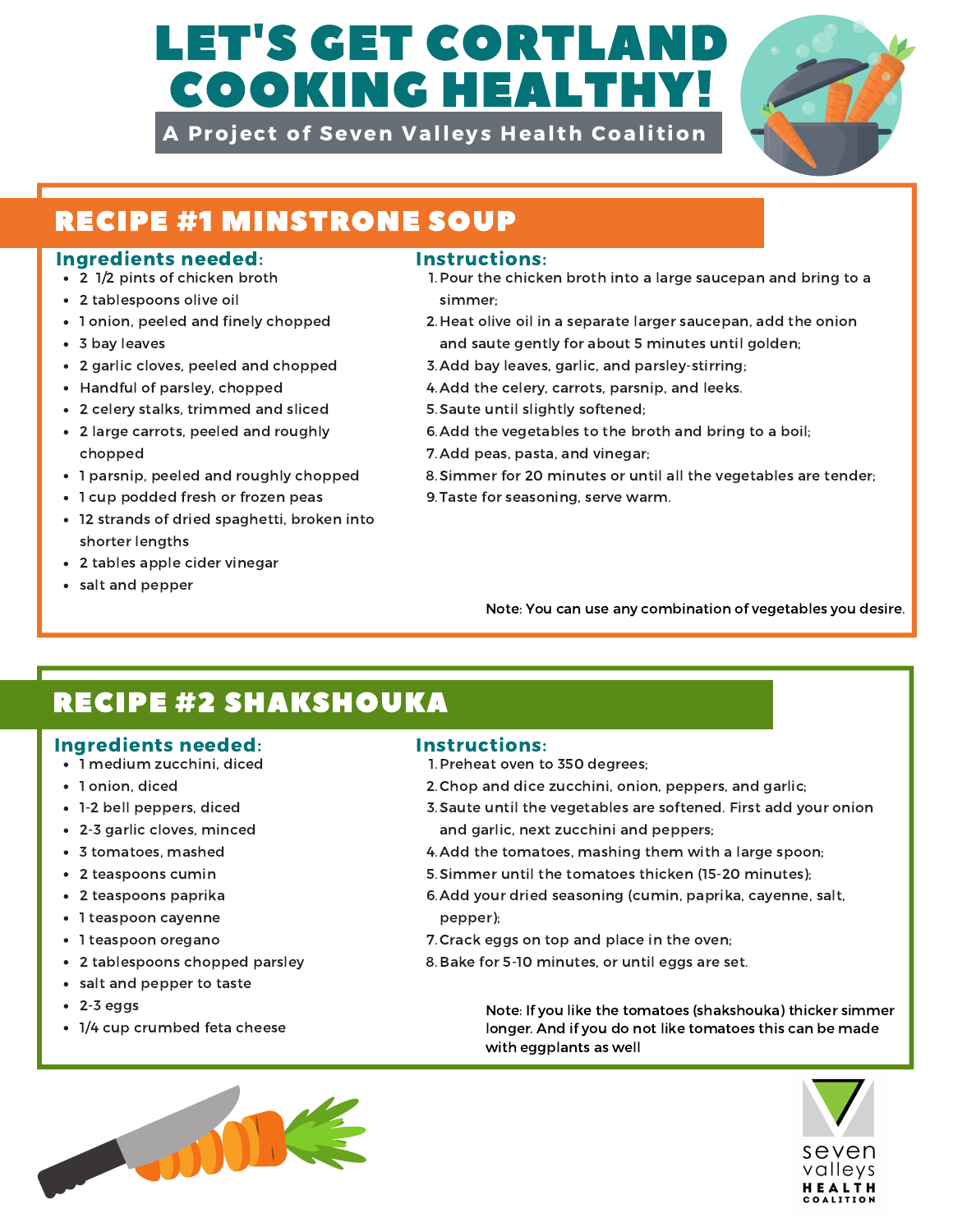# LET'S GET CORTLAND COOKING HEALTHY!

A Project of Seven Valleys Health Coalition



# RECIPE #3 PUFFED SPELT TREATS

### Ingredients needed: Instructions:

- 1/2 cup honey
- 1/2 cup peanut butter
- 1/4 teaspoon cinnamon
- 1 teaspoon vanilla extra
- 4-5 cups puffed spelt cereal

- 1. In a small saucepan, heat the honey on low until it comes to a boil (about 3 minutes);
- 2. Turn off the heat and add peanut butter, cinnamon, and vanilla - stirring until fully combined;
- 3. In a large bowl, add the puffed spelt, then slowly pour the honey/peanut butter mixture over the top. Stir until the puffed spelt is fully coated;
- 4. Pour the mixture into an 8x8 inch pan and allow to set for 10-15 minutes;
- 5. Once firm, cut into individual treat bars and enjoy.

# RECIPE #4 HOMEMADE AJVAR

## Ingredients needed: Instructions:

- 2 eggplants
- 6 red bell peppers
- salt and pepper
- 1 garlic clove
- juice of one lemon
- 1/2 cup olive oil
- 1 tablespoon chopped parsley

### Note: We are using orange Turkish eggplants for the class.

- 1. Heat oven to 475F
- 2. Place washed eggplants and peppers on a baking sheet with a lip to catch any juiced, and roast until their skins blister and turn black - about 30 minutes
- 3. Placed roasted vegetables in a heatproof bowl.
- 4. Cover with a clean towel, and let them steam for 10 minutes.
- 5. peel off and discard blackened skins, stems, and seeds
- 6. in a large bowl, mash or chop vegetables, depending
- on how smooth or chunky you like your Ajvar
- 7. Season to taste with salt and pepper.
- 8. Add garlic and lemon juice, and drizzle in oil, stirring constantly
- 9. To serve, transfer to a glass dish and sprinkle with chopped parsley for garnish if desired